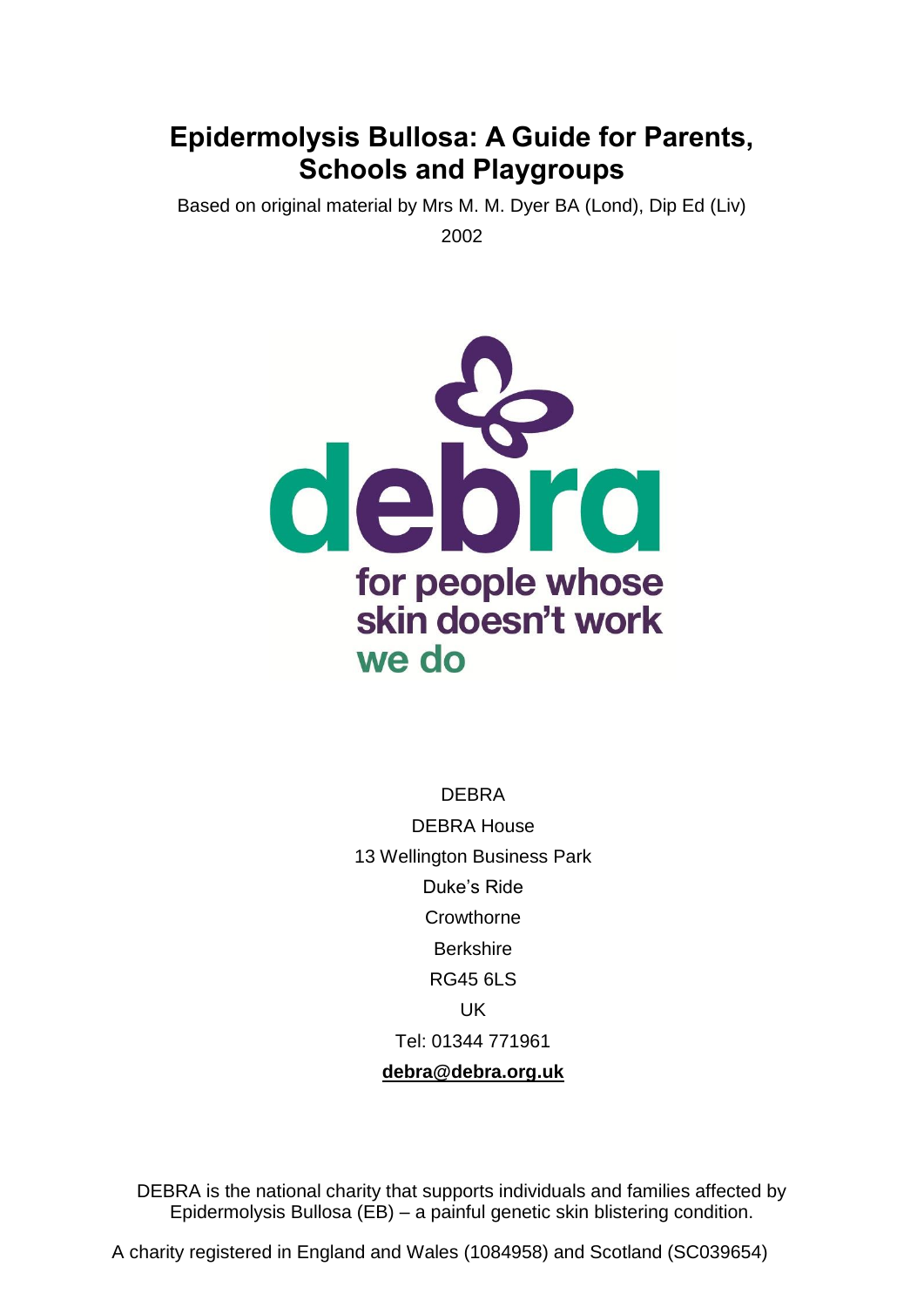## **Contents**

Please note: minor amendments were made to the text in this edition in August 2014 and this booklet now incorporates the 'Guidelines for Playgroup (2011)' information sheet.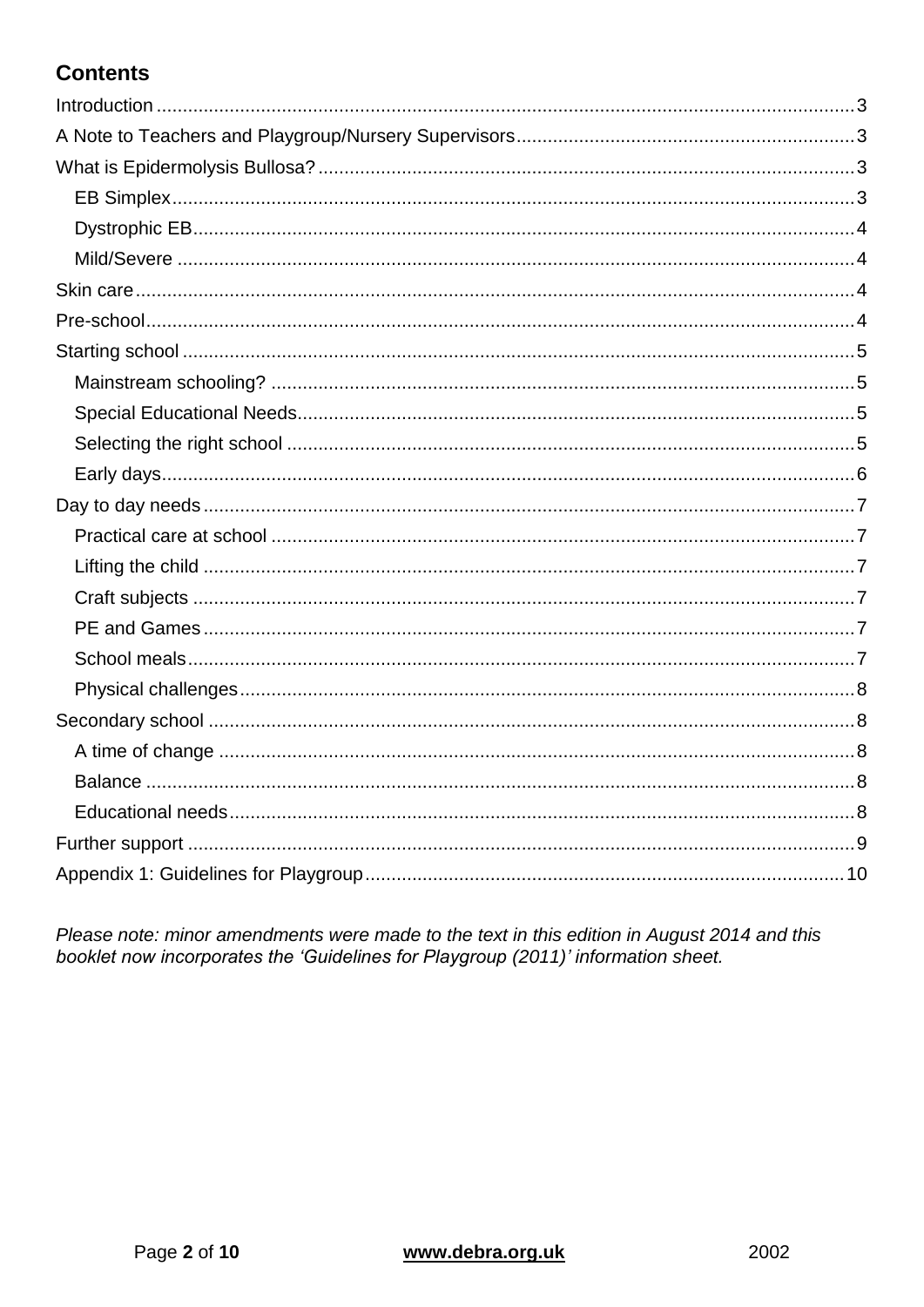## <span id="page-2-0"></span>**Introduction**

This short booklet is intended to be a guide for parents and schools on the issues to be considered when a child with Epidermolysis Bullosa (EB) is of school age. It is by no means exhaustive and it must be read with the recognition that all children are individuals and their needs, aptitudes and strengths will vary considerably. There are a number of different forms of EB with a wide variation in symptoms and severity. The best guide to an individual child's needs is the experience of the parent(s) and, where of an age to express a view, the child him/herself.

Above all, children with EB are just that; children who happen to have EB but are, in all other respects, the same as any other child or pupil.

## <span id="page-2-1"></span>**A Note to Teachers and Playgroup/Nursery Supervisors**

Many schools and playgroups facing the prospect of teaching a child with EB for the first time will feel understandably nervous. What is this condition of which they have never heard before and about which they are hearing so many dire warnings of the vulnerability of their new pupil's skin? Will the child be able to cope and keep up? Will the crowded classroom be too dangerous an environment?

Many of your colleagues have been there before you, shared the same concerns and made it work. The overwhelming majority of children with EB go to mainstream schools and do well. Staff quickly learn the 'do's and don'ts' of looking after a child with EB and it becomes part of daily classroom life, just as the individual needs of every other child in that class are recognised and met.

Some children with EB will need extra help in the classroom, others will just need the teacher to be aware of their special situation and plan accordingly. This booklet gives an overview of some of the issues and makes suggestions about how they can be dealt with. The parent(s) will be a mine of information about how EB affects their particular child and will be able to pass on what they have learned. DEBRA is also more than happy to offer support and information.

## <span id="page-2-2"></span>**What is Epidermolysis Bullosa?**

Parents reading this booklet will already know what Epidermolysis Bullosa is and will be able to give to the school detailed information about how the condition affects their child. However, the following brief explanation may be of assistance to school staff.

Epidermolysis Bullosa is a genetic condition in which the skin, and sometimes the mucosal linings of the body (such as the oesophagus), blister at the slightest knock or rub. The skin layers do not adhere properly so that friction causes them to part and blister. It would be difficult to exaggerate the vulnerability of the skin in the most severe forms of the condition.

There are a number of different forms of EB which can be broadly categorised into three main groups: EB Simplex, Dystrophic EB and Junctional EB. Junctional EB can be fatal in early childhood so children with this type of EB may not reach school age. However, there are some forms of Junctional EB which are not fatal and advice can be obtained by schools on these children's needs from their parents, their EB Clinical Nurse Specialist or the DEBRA office.

This booklet concentrates on children with EB Simplex and Dystrophic EB.

#### <span id="page-2-3"></span>**EB Simplex**

In these forms of EB blistering may be localised to hands and/or feet, or generalised so that the whole body can be affected. Whilst blistering can be continuous, the skin does heal normally. Blistering may occur in the mouth or throat and, sometimes, a child who is not visibly very affected can be in considerable discomfort internally.

These children frequently have a hidden disability – they look perfectly 'normal' but face considerable problems of mobility due to the pain of blistered feet.

#### Page **3** of **10 [www.debra.org.uk](http://www.debra.org.uk/)** 2002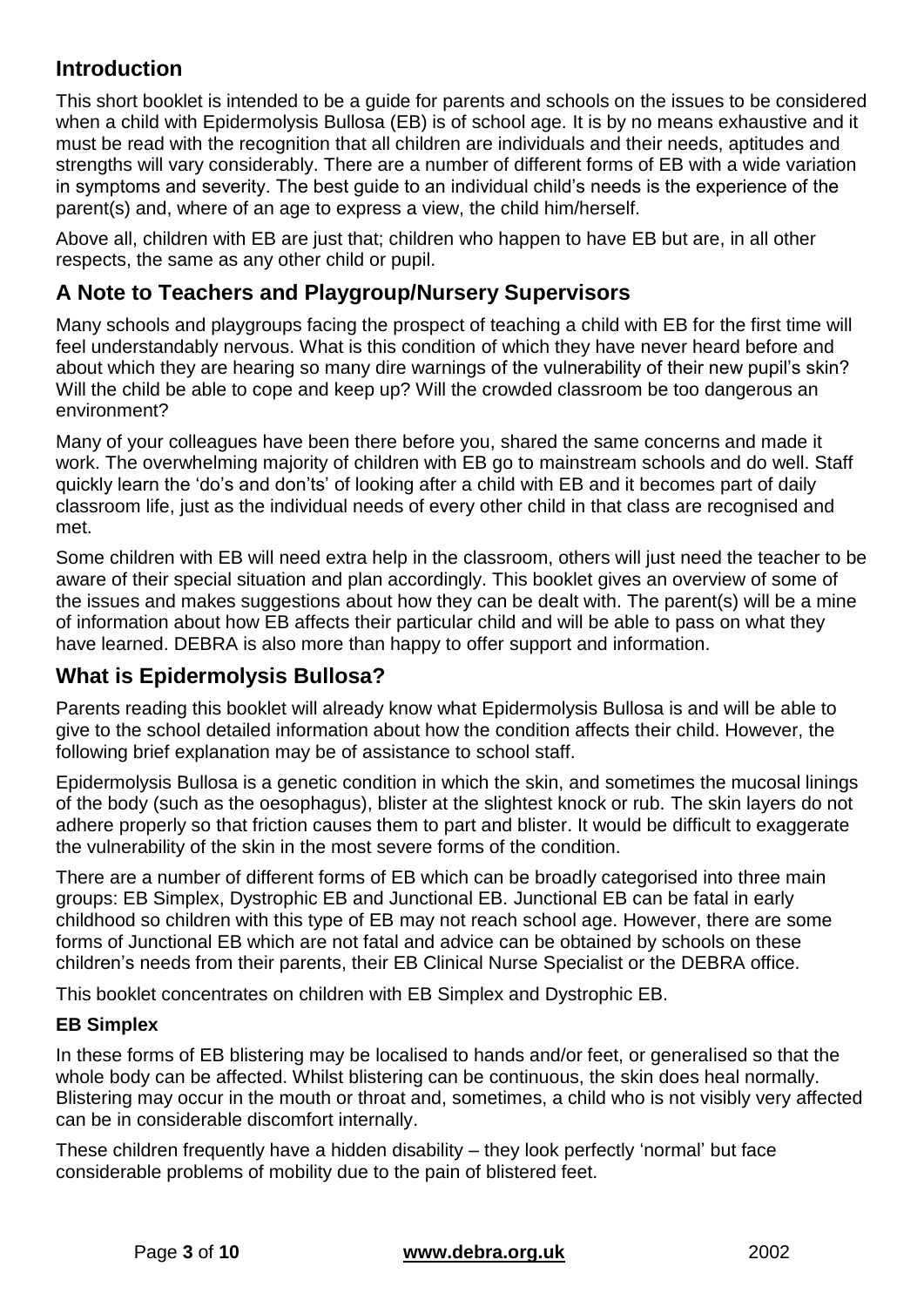### <span id="page-3-0"></span>**Dystrophic EB**

There are various forms of Dystrophic EB. Blistering is more likely to be extensive, both internally and externally, and heal with scarring. The process is cumulative so that the child with Dystrophic EB may have very obvious damage to his or her skin. Fingers may fuse and contract. Feet may be similarly affected. Under their clothing the child may have very extensive blisters which require lengthy and painful skin care night and morning.

#### <span id="page-3-1"></span>**Mild/Severe**

In general, Dystrophic EB is seen to be more severe than EB Simplex. However, there are forms of EB Simplex which have unusually severe symptoms and forms of Dystrophic EB where the symptoms are not unduly intrusive.

As a consequence, the terms 'mild' and 'severe' will be used in this general booklet rather than referring to the diagnostic categories. The experience of the parent(s) and the school will soon determine what is relevant to a particular child.

### <span id="page-3-2"></span>**Skin care**

At present there is no cure or effective treatment for EB, although there are good grounds for optimism that this will change within the next few years. Current treatment involves protecting the skin from injury and infection and limiting the extent of blisters.

All children with EB need skin care which is not required by other children. Families develop a daily routine of inspecting the skin and taking any necessary action. In the mildest forms of the condition this will involve identifying new blisters, bursting these so that the blister fluid can escape and keeping the affected area clean. In the most severe forms, where large areas of the body are affected with numerous new blisters appearing every day, the process will be very time consuming, often taking over an hour each morning and evening. This may involve soaking off dressings which have stuck to the skin overnight, bursting blisters, bathing the child, drying very gently and applying several layers of different types of dressings.

It is not difficult to imagine the stress and pain which a child (and parent) may have experienced before arriving at school in the morning, or will face in the evening. However, even the child with very mild EB may be coming to school with a couple of newly burst blisters and several healing ones on the feet which, although not visible in school clothes, will be causing considerable discomfort.

## <span id="page-3-3"></span>**Pre-school**

Parents of children with EB are encouraged to involve their child in pre-school education at playgroup or nursery class and to help their child develop social skills by mixing with other children. This can often be a time of considerable anxiety for parents as their child makes the first steps outside the protected home environment. However, it is essential that the child with EB has as much pre-school experience as possible. The value of pre-school education for all children is generally accepted and is perceived as important by most parents. This is even more the case for the child with EB.

In some areas there is a shortage of good quality pre-school facilities. Sometimes, playgroups may be reluctant to take a child with EB because they feel that they cannot cope with any special needs which the child may have, or are worried that the 'rough and tumble' of young children's play may be too dangerous. These fears are understandable and thought must be given to how to deal with the perceived problems, but they should not be allowed to prevent the child from getting the stimulation he or she needs. After all, the pre-school child will rapidly become the schoolchild, the teacher and the adult; they cannot be protected all of their life and they will need a good start.

Again, the parent(s) are the best guides to what special arrangements may be needed in the preschool setting and will have learned from experience the best ways of finding the right balance between stimulation and protection.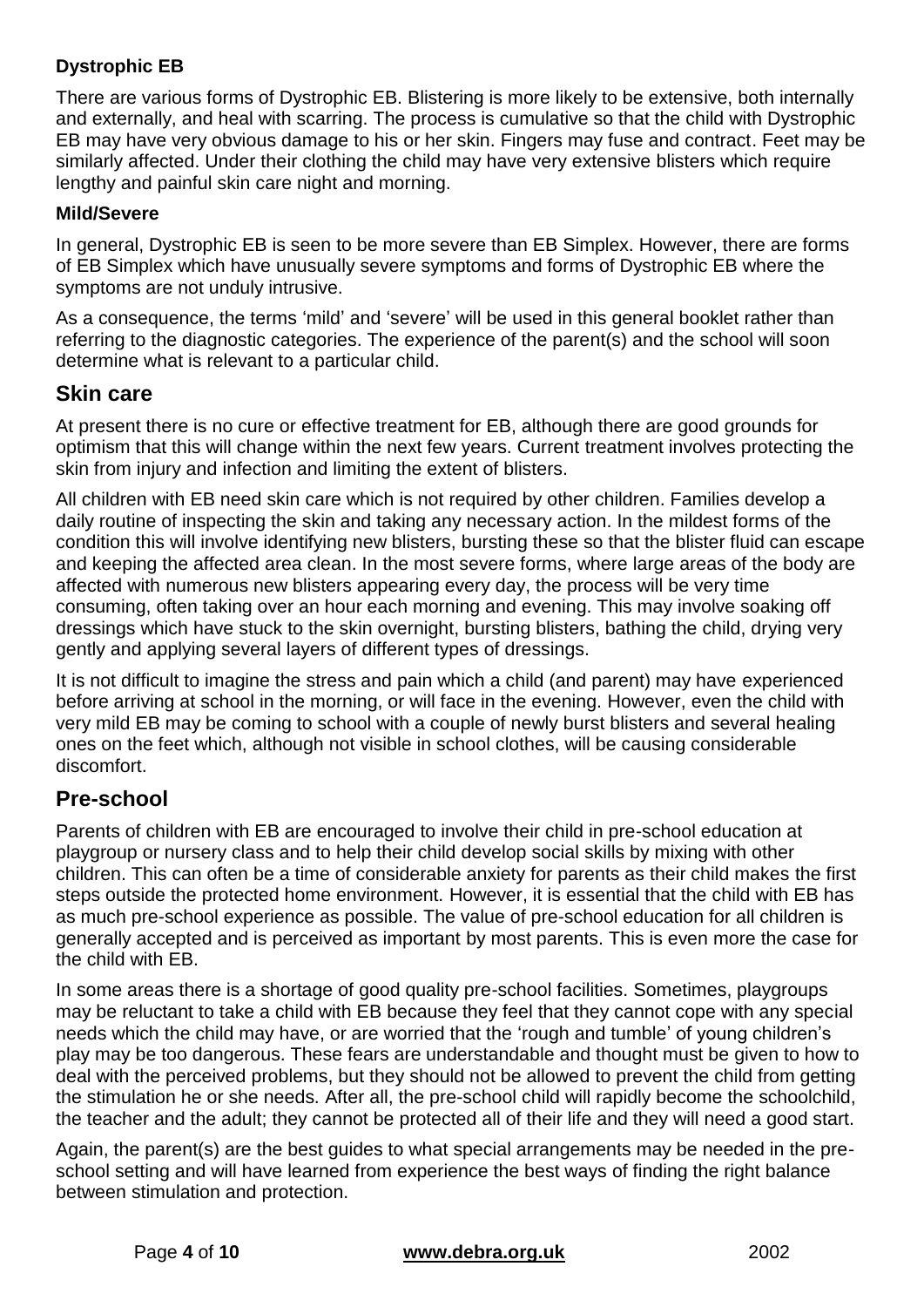It is always tempting to ask a parent to be present whilst their child is at playgroup, so that he or she is on hand in case of problems and the child and parent feel reassured. For some children this may be the best option, at least in the short term. However, in the longer term, the child will benefit from the experience of being away from parents (as other children do) and it is important that the belief that 'only Mum can do my dressings' is modified as soon as it is appropriate. Coping with a minor accident which results in skin damage, whilst being traumatic initially for child and helper, can lead to great benefits as the child learns that other adults can cope with some of their care. In later childhood and adulthood this will be of crucial significance.

## <span id="page-4-0"></span>**Starting school**

## <span id="page-4-1"></span>**Mainstream schooling?**

Some parents or Local Education Authorities (LEAs) may ask themselves whether a particular child with EB can cope with attending a local primary school or whether a special school is needed. A general booklet such as this cannot deal with the specific situation of every child and each family will have its own view. However, it is exceedingly rare for children with EB to be unable to manage in a mainstream school and education legislation emphasises the duty of the LEA to integrate children with special educational needs into mainstream schools unless there are particular reasons why this is not desirable. The wishes of the parent should always be given special consideration by the LEA.

## <span id="page-4-2"></span>**Special Educational Needs**

Whilst a mainstream school will probably be the best option, it may be that a child with EB will need some particular forms of help to get the best out of school. Where an LEA feels that a child may require special educational provision it can decide to undertake an assessment to determine this. Parents may also request an assessment.

Following assessment, the LEA may feel that it is necessary to make a Statement of Special Educational Needs which defines the Authority's view of the special educational needs and the special provision which it believes is necessary to meet those needs. This may cover the type of school recommended or any special help or aids needed. Computer facilities, for example, may help children with severe EB in some situations.

This process, known as 'statementing', can be complicated and advice is available from DEBRA if parents so wish. DEBRA is always willing to discuss the requirements of children with EB with school and Educational Department staff.

#### <span id="page-4-3"></span>**Selecting the right school**

Unless they have already been in touch with the LEA during pre-school years, and have discussed special provisions, the normal procedure is for the parent(s) to contact the primary school of their choice and talk to the Head Teacher about their child when he or she is three or four years old. It is unwise to leave this any later since special arrangements, if needed, can take months to arrange.

Parent(s) and school staff may wish to consider some of the following factors, depending on how severe the form of EB the child has:

- 1. Is the school building spacious or overcrowded, affecting the possibility of bumps and falls?
- 2. Is the school building on one level, or are there many steps and stairs to manage?
- 3. Is the playground suitable with a quieter area available, if needed?
- 4. Would there be the possibility of the child staying indoors with one or two school friends if his or her skin is in poor condition or on windy days to avoid eye problems?

If the school and parent(s) are happy that the school meets the child's needs, consideration will have to be given to whether the school can manage with just giving extra attention or whether extra resources will be needed.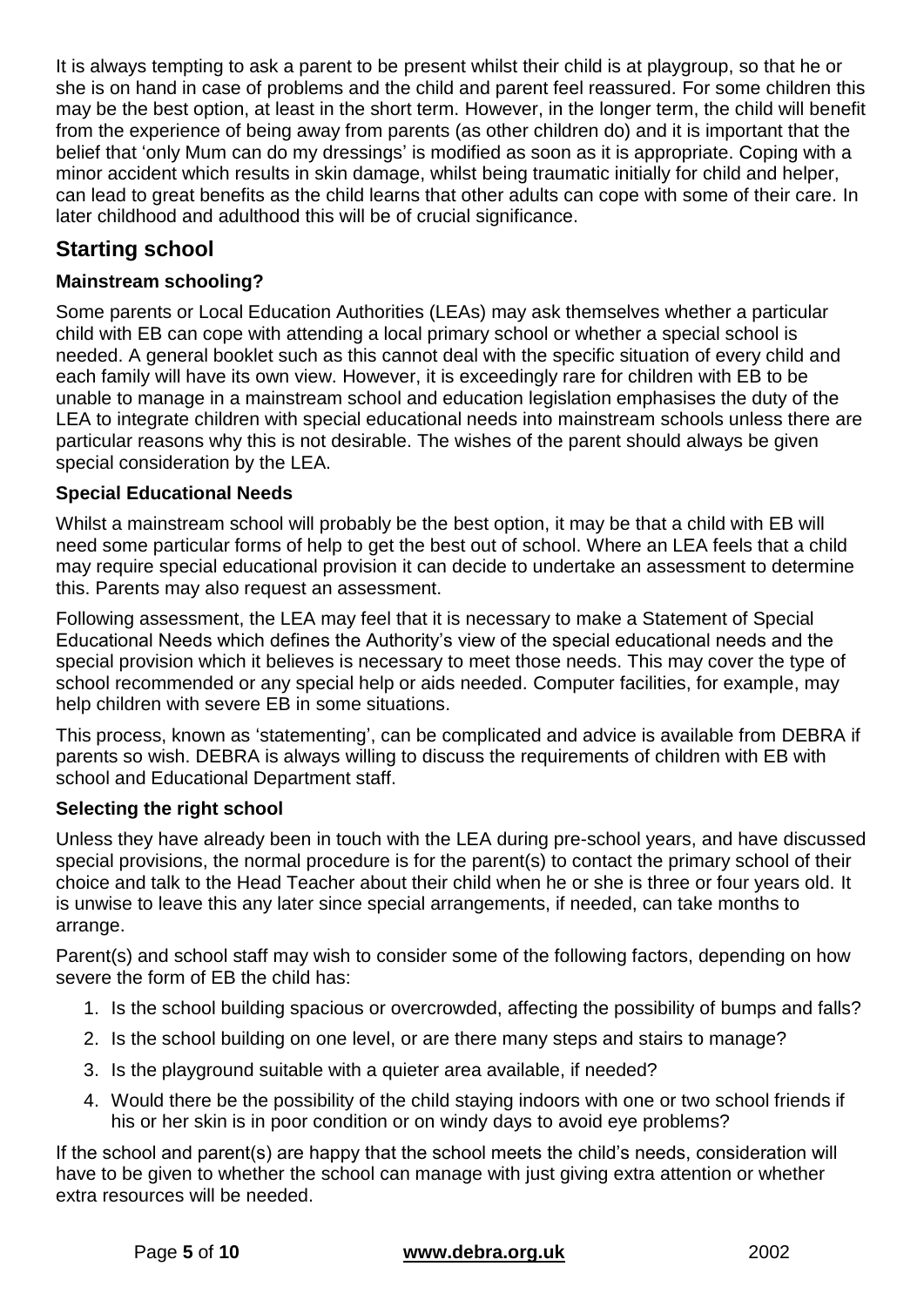Some measures may be very straight forward, just requiring some forethought, for example avoiding crowds, adapting participation in PE and games or making simple adaptations to tools and equipment. Children with more severe forms of EB may need special arrangements to be made for them, such as the provision of a classroom helper to watch over the child and give help and 'protection' where needed. Some children may require special equipment to enable them to benefit fully from school activities. The LEA may consider making an assessment of special educational needs where this will be helpful in mobilising support and services for the child.

#### <span id="page-5-0"></span>**Early days**

Once the arrangements for admission have been made, it is helpful for parents, Head Teacher and Class Teacher to meet in the term before admission. This gives the opportunity for staff to learn about how EB affects the child, how blisters are caused, the best ways to avoid them, and how to deal with them if they occur. The school staff will wish to do the best for their new pupil with EB and the establishment of a partnership with parent(s) from early on will help all concerned.

This early meeting may be the time to look at possible areas of difficulty and agree strategies for overcoming them. These may include:

- 1. Avoiding crushes by allowing the child with EB to be first or last in the queue. Where the child has very severe EB it may be appropriate for the child to arrive and leave a few moments before or after the rest of the class.
- 2. Watching out for objects on the floor to avoid tripping.
- 3. Considering how best to explain about EB to the rest of the class so that they are aware why they should not push or snatch.
- 4. Inspecting classroom furniture for sharp edges so that a change can be made for the child or extra care exercised. In the case of a severe form of EB, the child may bring a piece of sheepskin to place on the chair.
- 5. Avoiding placing the child next to a radiator or next to a sun-baked window since heat can exacerbate blistering.
- 6. Considering whether the activities undertaken in PE will have to be adapted for that particular child.
- 7. Thinking about playtime and whether the child will need to have the possibility of an uncrowded area when necessary and, if so, how this can be achieved without isolation.
- 8. Discussing the child's dietary requirements with school canteen staff if the child has difficulty in swallowing. Parents may choose to provide a packed lunch or dietary supplement but, where school dinners are chosen, food may need to be liquidised or a soft alternative substituted. Ice cream is always popular!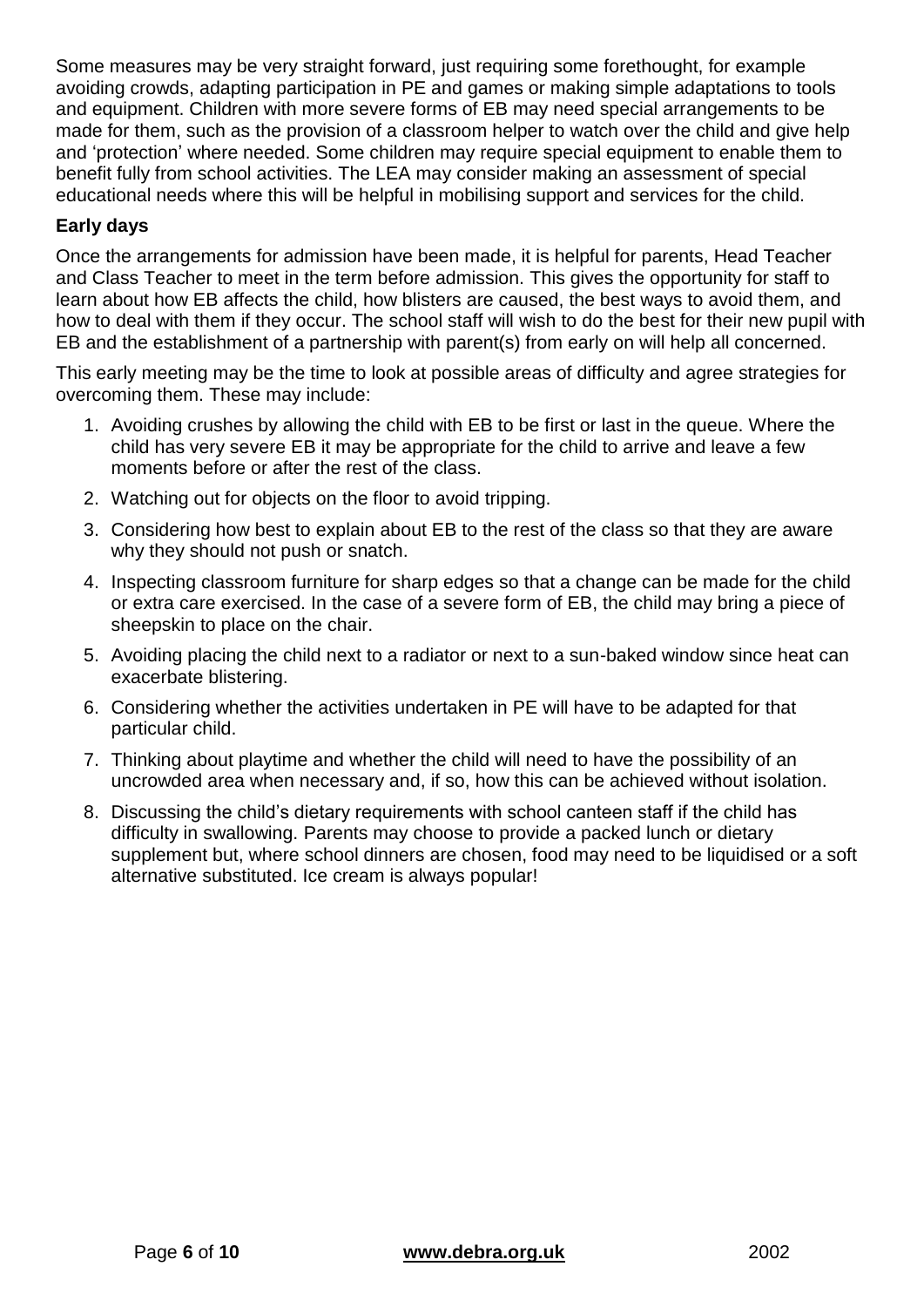## <span id="page-6-0"></span>**Day to day needs**

#### <span id="page-6-1"></span>**Practical care at school**

Parents may be asked to provide a 'First Aid Kit' of dressings, with an explanation of procedure, just in case an injury occurs at school. The school will also want telephone numbers of people who can be contacted in an emergency and details of the GP. However, it has been found that most children with EB cope well with school life, quickly learning how to avoid getting blisters.

#### <span id="page-6-2"></span>**Lifting the child**

Before handling any child with dystrophic EB, remember that friction will cause blisters and skin damage, but direct pressure will not. Children with EB must never be lifted from underneath the arms as painful blistering will always result and this area is very difficult to dress and to heal.

When needing to be lifted from a sitting position, ask the child to lean forward slightly and place one hand under the bottom, the other behind the neck and lift in one movement.

#### <span id="page-6-3"></span>**Craft subjects**

If sport is restricted there must be education for leisure and enjoyment and fulfilment in other areas, such as art, craft and music. The hands of children with EB can be subject to constant stress and injury but a balance is needed between protection and participation. Attention may need to be given to the best tools or equipment to minimise damage, for example plastic-handled, very sharp scissors or battery-aided scissors can, under supervision, help to avoid pressure on fingers and thumbs. Some aids, such as a foam-handled tap turner or a foam tube covering for pencils, will be of assistance to some children and these can be obtained via the Social Services Department.

Whether clay, paint and Plasticine can be used may depend on the day to day condition of the hands. Parents will know from experience when these sorts of activities should be restricted and can advise on appropriate skin care afterwards.

#### <span id="page-6-4"></span>**PE and Games**

The objective should be to allow the child to join in as much as possible but to be sensitive to those situations when an adaptation should be made. For floor activities the child can stand, sit or lie on a foam mat. All joints need to be gently stretched and flexed and, if possible, such exercises should be incorporated into PE lessons. Blistering is precipitated by friction so exercises which involve kneeling, handstands or jumping may be problematical. Games involving hand holding and fast activity may also be difficult but a lightly held wrist can be used in any pairing activity. On the other hand, swimming is an ideal sport and arm bands on a foam strip, or polystyrene floats, can be used for the learner. Care should be taken to avoid the danger of slipping on wet tiles is sometimes of help when getting in or out of the pool.

Teachers may wish to read the DEBRA booklet 'A Guideline to Physiotherapy for Children with Epidermolysis Bullosa' to see what exercises may be beneficial to the child with severe EB. The specialist physiotherapist at Great Ormond Street Hospital may also be able to offer specific advice in some cases.

#### <span id="page-6-5"></span>**School meals**

Eating may be difficult if the mucous membranes of the mouth and gullet are affected. Children with severe EB lose a great deal of protein in blister fluid so they need to pay special attention to diet. Swallowing may vary from day to day and the child may need a near liquid, or very soft, diet until healing occurs. At these times, meals may need to be liquidised. Over recent years dietary intervention has greatly improved with the use of high protein, high fibre drinks or even gastrostomies, where the child is fed overnight through a tube into the stomach. Parents will be able to advise schools if their child has any particular dietary needs.

Teachers may be interested to read the DEBRA booklet 'Nutrition in Epidermolysis Bullosa for children over 1 Year of age' to gain greater insight into this issue.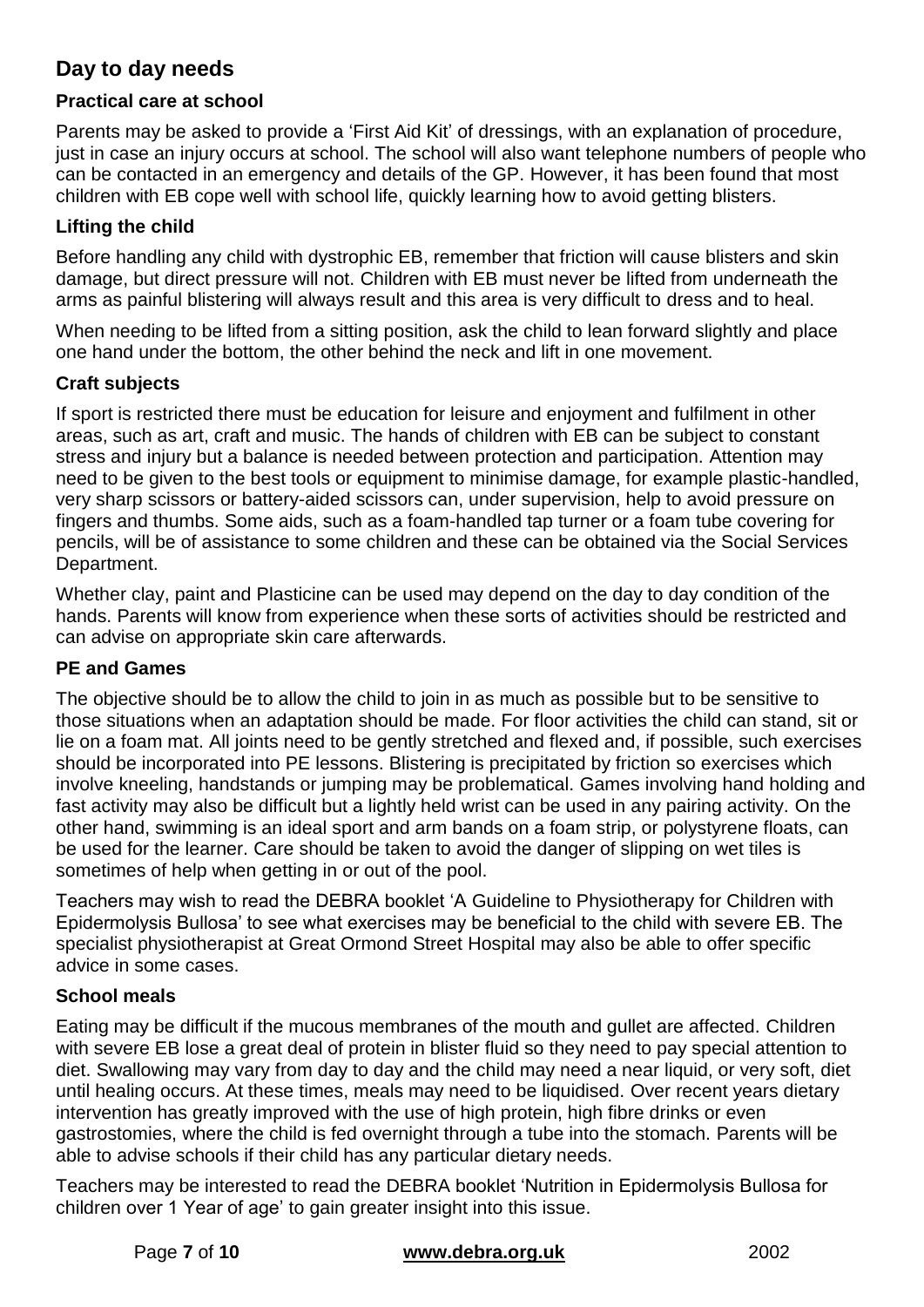#### <span id="page-7-0"></span>**Physical challenges**

Children with severe EB may experience exhaustion due to loss of protein from blisters and loss of iron (anaemia) whilst their bodies are fighting infection and trying to heal. Blistering to the feet and other areas of the body can make walking painful so that some children will need to limit the amount of walking they do around the school. Similarly, writing may be slow due to joint contractures, pain and damage to the hands; the use of computers for schoolwork has been found helpful for some children.

## <span id="page-7-1"></span>**Secondary school**

### <span id="page-7-2"></span>**A time of change**

Much of what has been discussed above about primary school will be applicable to secondary school as well. Parents will need to satisfy themselves that they pick the right school which can meet their child's physical needs and provide the best education possible. Staff at the new school will need to be satisfied that they can provide for the child and the question of 'statementing' may arise again.

In other ways, things will be different. On a practical level, the child will have to move around the school more, from classroom to classroom for different subjects which may exacerbate existing mobility difficulties. In some schools there will be no coat peg or secure desk where books and equipment can be kept, with the expectation that pupils will carry everything with them in a (heavy) bag. The physical layout of the school will become more important and special arrangements to avoid these difficulties may have to be made.

On the social and psychological level, the child with EB is entering a new life, where he or she is expected to be more independent and responsible. Additional help which may be needed must be given sensitively to avoid the child standing out.

#### <span id="page-7-3"></span>**Balance**

The group of children entering Year 7 with the child with EB will be his or her friends and peer group for the next 5 − 7 years. The local secondary school may not be ideal in terms of accessibility but it may be the school which most of the other children in the neighbourhood attend. If the child goes to a more accessible, but more distant school will he or she lose touch with friends from primary school and have difficulty in seeing new school friends socially because they live too far away? If the child stays with friends from primary school, will he or she find it too difficult to cope with an unsatisfactory layout in the new school? There is no right answer in all cases. Each child and family will have to come to their own conclusions, based on their priorities. Once the choice has been made the need for partnership between home and school will be as important as ever.

All parents want the best for their children – education is important to us all. Children with EB, who may not be able to undertake manual occupations in adulthood, need the qualifications which will enable them to have the broadest range of career options possible.

For the more severely affected pupils, there can be significant obstacles to be overcome. Extended absence for hospital treatment may need to be dealt with, time may have to be found each evening both for homework and skin care. With commitment from pupil, parents and school they can be overcome as the success of many children with EB shows.

#### <span id="page-7-4"></span>**Educational needs**

Examination Boards can be contacted well in advance to make concessions for children with EB who have physical difficulties, such as slow handwriting because of injury to the hands, or any hearing loss. Extra time can be given in written examinations, or in science, art or craft practicals. An amanuensis can be employed by the school or education authority if the student cannot write because of injury in the hands: answers can be dictated.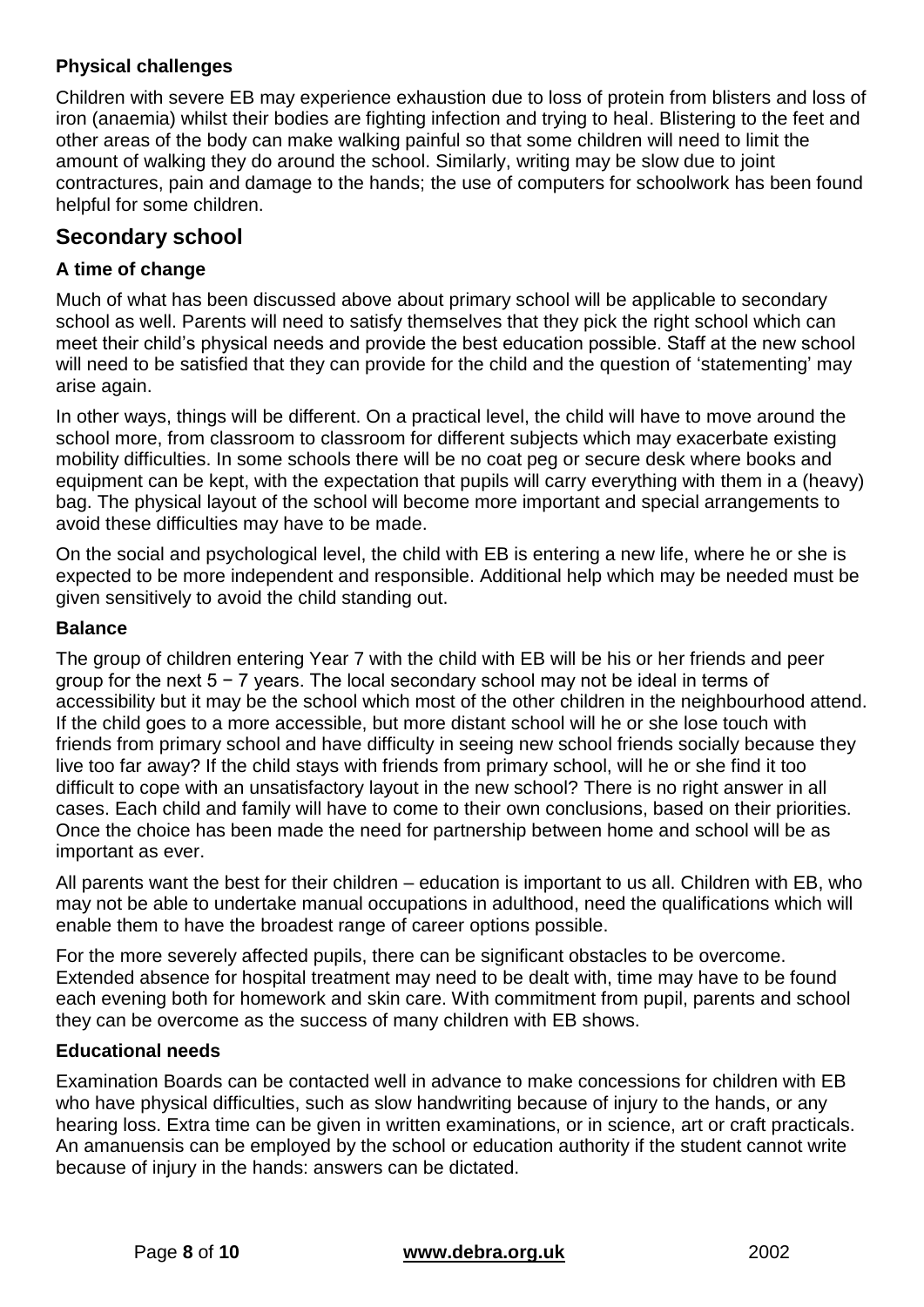Education Authorities have the power to provide a further year's education in school for youngsters who have been held back through physical disabilities or hospitalisation. The decision whether to do so will depend on individual needs.

Special provision of aids, such as computers and calculators with instantly responsive keys, may help not only with immediate needs but may give rise to career possibilities.

A wide range of careers has been achieved by people with EB and the condition should not be a barrier to Further Education and training. Although beyond the scope of this booklet, advice and support is available from DEBRA and other agencies to the student with EB and for their universities, colleges and future employers.

### <span id="page-8-0"></span>**Further support**

DEBRA is the national charity that supports individuals and families affected by Epidermolysis Bullosa (EB).

DEBRA provides an enhanced EB Healthcare Service, in partnership with the NHS, to deliver optimal healthcare to children and adults living with EB and community support staff to work directly with individuals and families. DEBRA also provides information and help to anybody living or working with EB, including carers and healthcare professionals, and funds pioneering research to find effective treatments and, ultimately, a cure for EB.

To find out more about how DEBRA can support you please visit **[www.debra.org.uk](http://www.debra.org.uk/)**, call 01344 771961 or email **[debra@debra.org.uk](mailto:debra@debra.org.uk)**.